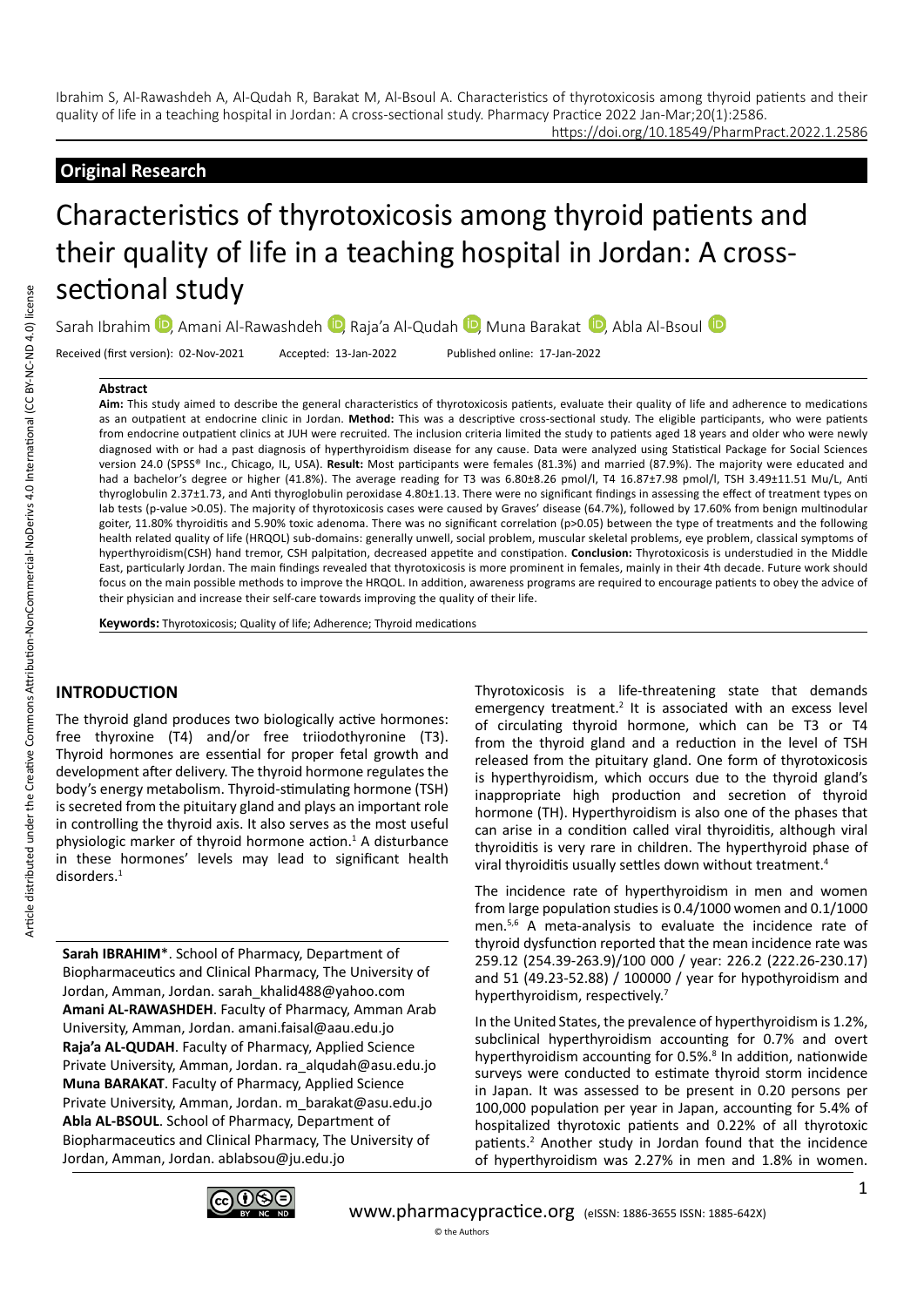https://doi.org/10.18549/PharmPract.2022.1.2586

The undiagnosed prevalence was 2.1% and 1.4% for males and females, respectively. Meanwhile, the incidence of overt hyperthyroidism was 0.3% among males and 0.2% among females.9

The therapeutic possibilities available for patients with hyperthyroidism have remained largely unchanged for the past 70 years.<sup>10</sup> The treatment choices for hyperthyroidism are selected based on the cause. It is medically managed via antithyroid drugs (ATDs), $11$  which inhibit thyroid hormone synthesis by blocking iodine oxidation in the thyroid gland.<sup>8</sup> The best treatment for a specific patient is dependent on the nature and severity of the hyperthyroidism and the patient's age and general health.<sup>12</sup>

Health-related quality of life (HRQOL) has been described as the subjective assessment of the influence of a disease and its treatment, and it is a factor that is self-assessed by the patients via standardized questionnaires.<sup>13</sup> The importance of HRQOL aspects in evaluating thyroid patients is increasingly recognized in the literature. Numerous features of thyroid diseases have encouraged this increase, especially since the diseases are common and affect men and women of all ages. Moreover, benign thyroid disorders are rarely life-threatening, and therefore their treatment mostly deals with optimizing the patients' quality of life. Additionally, since many thyroid diseases can be treated in several ways, knowledge of the impact of each treatment modality on the HRQOL of the patients is important.14 Thus, this study aimed to describe the general characteristics of thyrotoxicosis patients, evaluate their quality of life and adherence to medications as an outpatient at an endocrine clinic at Jordan University HospitalJ(JUH).

# **METHOD**

### **Study design and participants**

This was a descriptive cross-sectional study. The eligible participants, who were patients from endocrine outpatient clinics at JUH, were recruited. The inclusion criteria limited the study to patients aged 18 years and older with newly diagnosed or past diagnoses of hyperthyroidism disease for any cause. Pregnant females were excluded from the study conducted over three months.

### **Ethical consideration**

Ethical approval for the study was obtained from the Faculty

of Pharmacy and the Deanship of Graduate Studies at the University of Jordan. Ethical approval was also obtained from the Institutional Review Board (IRB) of JUH. Written informed consent was provided to patients who agreed to participate in the study after informing them about the nature of the study.

#### **Study instruments**

A data collection form was used to collect the following data: patient-related information demographic characteristics, signs and symptoms of thyrotoxicosis, type of treatment (anti-thyroid medication, surgery, radiation), and lab data (TSH, T3, T4, etc..).

#### **The thyroid disease health-related quality of life (HRQOL)**

The quality of life for each patient was assessed using the following questionnaire: "Quality of life aspects associated with treated thyroid disease or untreated".14 This assessment tool consists of five domains, including general aspects, emotional disturbance, symptoms in several thyroid disorders, symptoms of hyperthyroidism, symptoms of hypothyroidism and major complaints (Figure 1).

#### **Self-reported medication adherence questionnaire**

The adherence questionnaire was developed and validated by Aburuz et al. based on a scale developed by Morisky et al.<sup>15</sup> The questionnaire was composed of seven questions regarding patients' adherence to their treatment, including how often they forgot to take their medication during the last month, how often they skipped it, and how often they stopped it when feeling better, worse or when they experienced it a side effect. The scale followed in the adherence questionnaire was composed of: never, rarely, sometimes, often, and always.

#### **Sample size**

In a study by Ajlouni<sup>6</sup> to assess hyperthyroidism in Jordan, the average prevalence of the disease was reported to be 15 %.Based on this data, the present sample size was calculated using a margin of error of 5%, a confidence level of 95%, and a response distribution of 50%, giving a minimum sample of 192 patients.

Sample size calculation is shown below:

P=expected proportion in population-based on previous studies or pilot study=15%

d= absolute error or precision – has to be decided by research= 5%



Figure1. Summary related to thyroid disorder quality of life (Torquil Watt1, (2006))

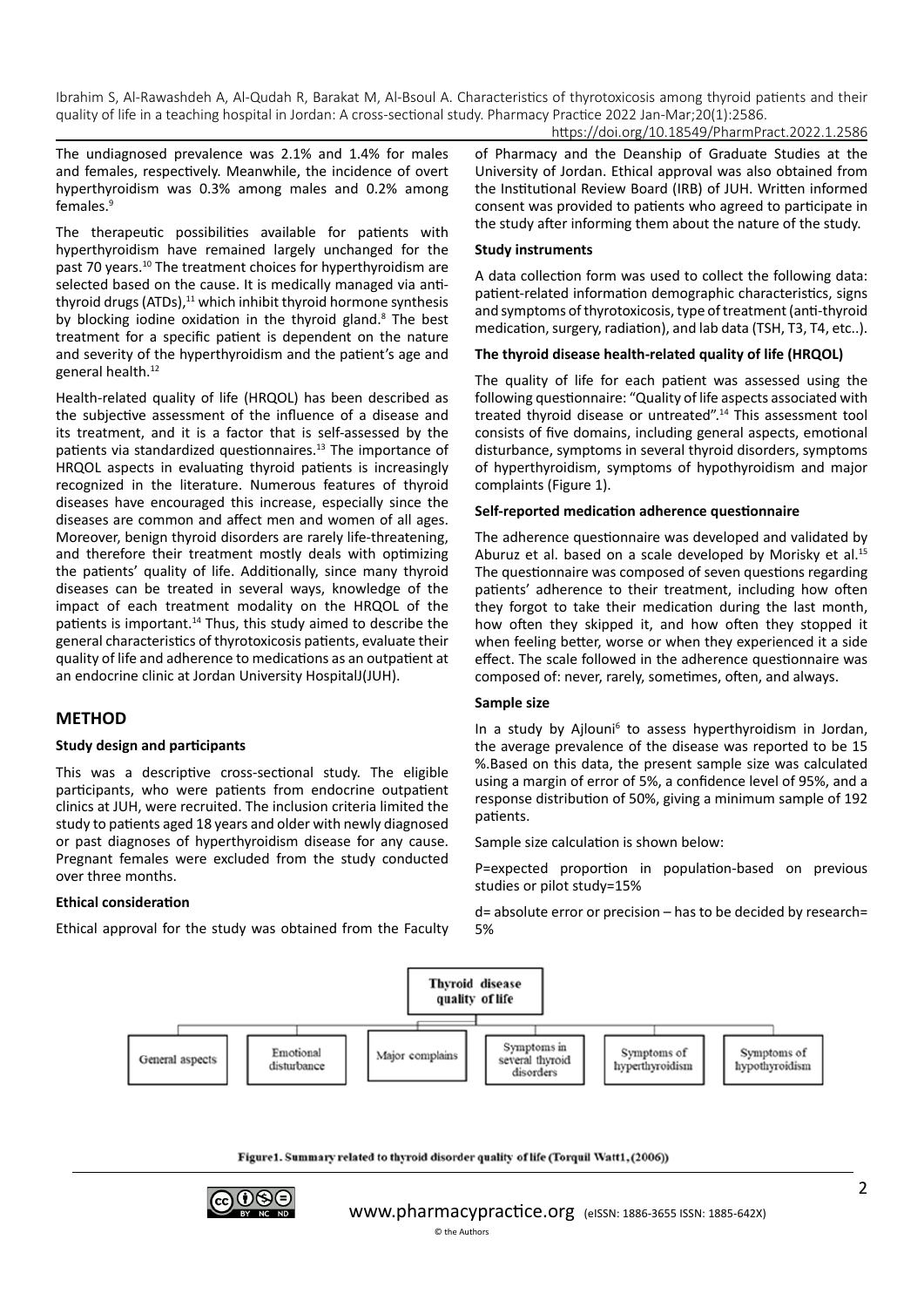#### **Statistical analysis**

Data were analyzed using Statistical Package for Social Sciences version 24.0 (SPSS® Inc., Chicago, IL, USA). The descriptive statistics included percentages, means, and frequency distribution, which were calculated for each question. Descriptive and univariate correlation analyses using Pearson correlation coefficient (r) were used for the correlation, which was conducted at a 5% significance level. Factors affecting health-related quality of life were analyzed via nominal regression. A p-value of < 0.05 represented a significant difference. The normality of the data was checked using the Shapiro–Wilk test.

#### **RESULTS**

#### **Sociodemographic characteristics**

Due to time constraints, 121 patients were recruited, and among them, only 91 were eligible and included in the study. The majority of participants were female (81.3%), married (87.9%), and educated and had a bachelor's degree or higher (41.8%). Almost all study participants had health insurance and 12.1% were newly diagnosed with thyrotoxicosis (Table 1). About half of the study participants were treated with surgery (48%), anti-thyroid medications (42%), and radiation (10%) (Figure 2). The family history of the patients was also assessed, and the following was found: one-third of them had a family history of thyroid diseases, hypertension (HTN), and diabetes mellitus (DM) (Figure 3).

#### **Thyroid hormones profile assessment**

Thyroid hormones profiles (T3, T4, TSH, Anti thyroglobulin, Anti thyroglobulin peroxidase) were collected (Table 2). The average reading for T3 was 6.80±8.26 pmol/l, T4 16.87±7.98 pmol/l, TSH 3.49±11.51 Mu/L, Anti thyroglobulin 2.37±1.73, and Anti thyroglobulin peroxidase 4.80±1.13. There were no significant findings in assessing the effect of treatment types on lab tests (p-value >0.05).



Figure 2. Types of treatment of Thyrotoxicosis





Figure 3. Family history related diseases



#### **Signs and symptoms of thyrotoxicosis**

In assessing signs and symptoms of thyrotoxicosis, between one half and a third of the total number of patients had tremors (28.6%), goiter (33.0%), weight loss (36.3%), nervousness (36.3%), palpitations (41.8%), tiredness (42.9%) and increased sweating (23.1%). The majority of thyrotoxicosis cases were caused by Graves' disease (64.7%), followed by benign multinodular goiter 17.60%, thyroiditis 11.80% and toxic adenoma 5.90% (Figure 4). Among patients who have Graves' disease (N=22) or a benign multinodular goiter (N=6), similar patterns of signs and symptoms (Table 3).

#### **Health-related quality of life (HRQOL) assessment**

Health-related quality of life is composed of six domains (Table 4). Most of the patients (98.9%) felt generally unwell when assessing general aspects. Under the "emotional disturbance" domain, 18.7% had anxiety. Their "major complaints" were fatigue (48.4%), followed by weight problems (19.8%). In the "Symptoms in several thyroid disorder" domain, 12.1% of the patients reported experiencing eye problems and 7.7% reported changes in hair and nails and complained of compression. About 26.4% experienced palpitations as a classical symptom of hyperthyroidism, followed by 15.4 % experiencing increased sweating and 13.2% experiencing hand tremors. The last domain was "symptoms of hypothyroidism,"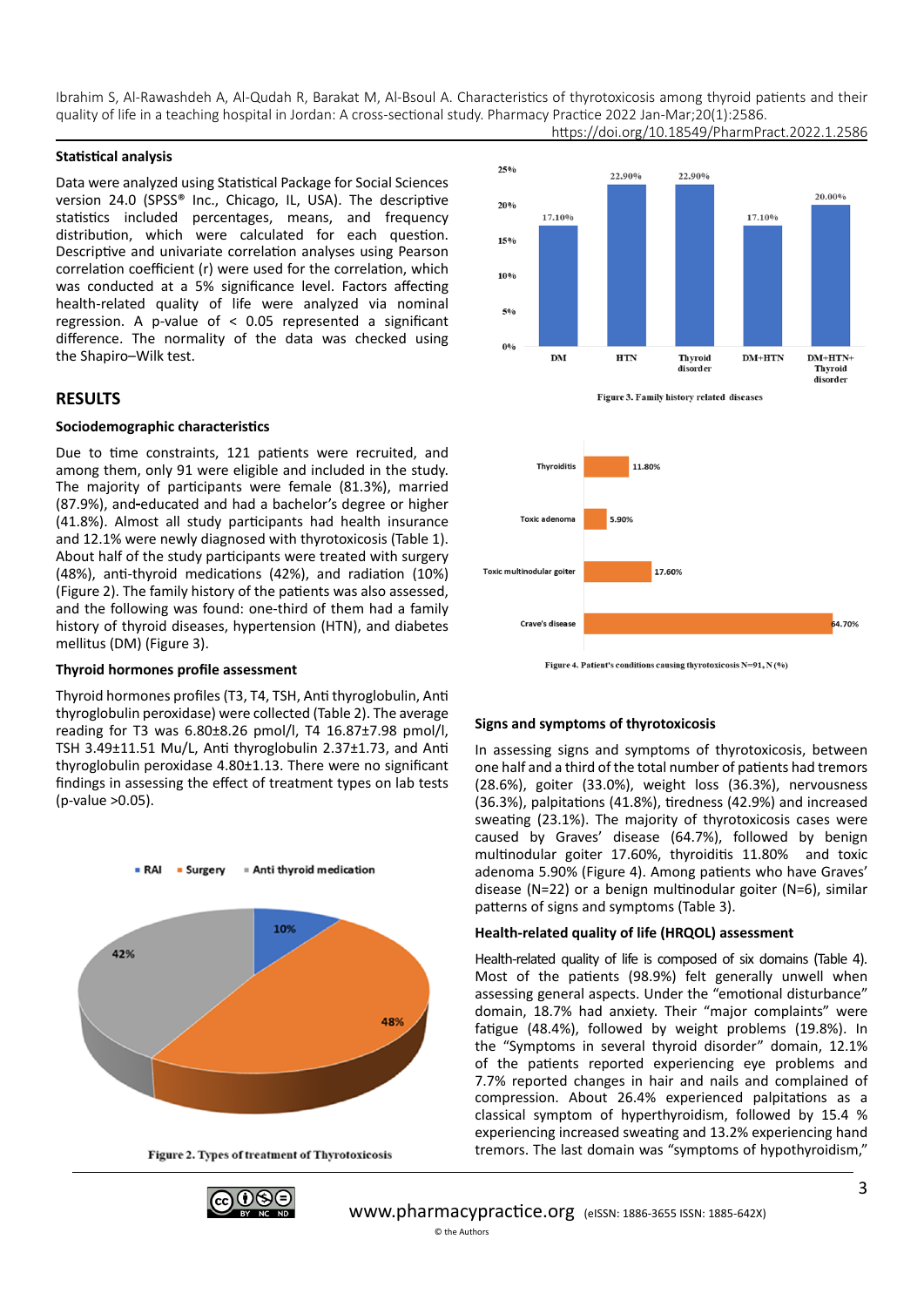#### https://doi.org/10.18549/PharmPract.2022.1.2586

| Table 1. Demographic's characteristics of the study participants<br>$N = 91, N(\%)$ |                                                              |                                            |  |
|-------------------------------------------------------------------------------------|--------------------------------------------------------------|--------------------------------------------|--|
|                                                                                     | Age (years) Mean± SD                                         | 48.14±15.90                                |  |
| Gender                                                                              | Male<br>Female                                               | 17(18.7)<br>74(81.3)                       |  |
| <b>Marital status</b>                                                               | Single<br>Married                                            | 11(12.1)<br>80(87.9)                       |  |
| <b>Educational level</b>                                                            |                                                              |                                            |  |
|                                                                                     | Not educated<br>High school<br>Diploma<br>Bachelor or higher | 9(9.8)<br>27(29.7)<br>17(18.7)<br>38(41.8) |  |
| Insurance                                                                           | Insured<br>Not insured                                       | 89 (97.8)<br>2(2.2)                        |  |
|                                                                                     | Newly diagnose with thyrotoxicosis                           |                                            |  |
|                                                                                     | Yes<br>No                                                    | 11(12.1)<br>80(87.9)                       |  |

and only 3.3% had constipation and decreased appetite. This type of treatment was found to have a statistically significant (p-value <0.05) effect on the following sub-domains: generally unwell, social problem, muscular skeletal problems, eye problem, classical symptoms of hyperthyroidism (CSH) hand tremor, CSH palpitation, decreased appetite and constipation.

Nominal regression outcomes (Table 5) showed no significant correlation (p>0.05) between the type of treatments and the following HRQOL sub-domains: generally unwell, social problem, muscular skeletal problems, eye problem, CSH hand tremor, CSH palpitation, decreased appetite and constipation.

#### **Self-reported medication adherence questionnaire**

More than half of the patients (58.1%) had "never" forgotten to take their medications, while 56.5% had "never" been careless about taking their drugs (Table 6). The majority (72.6%) of them "never" stopped their drugs when they felt better. About 91% of the patients either "never" or "rarely" stopped their medications if they felt worse. Almost two-thirds of them "never" or "rarely" stopped taking their medication if they had

| Table 2. The effect of different types of treatment with thyroid hormone profile assessment N=91 |                 |       |        |           |
|--------------------------------------------------------------------------------------------------|-----------------|-------|--------|-----------|
| Thyroid hormone profile*                                                                         | Mean ± SD       | Min   | Max    | P-value** |
| $T3$ (pmol/l)                                                                                    | $6.80 + 8.26$   | 2.90  | 46.08  | 0.175     |
| $T4$ (pmol/l)                                                                                    | 16.87±7.98      | .23   | 54.70  | 0.322     |
| TSH (Mu/L)                                                                                       | 3.49±11.51      | .0005 | 100.00 | 0.338     |
| Anti thyroglobulin                                                                               | $2.37 + 1.73$   | 1.14  | 3.60   |           |
| Anti thyroglobulin peroxidase                                                                    | $4.80 \pm 1.13$ | 4.00  | 5.61   |           |

\*T3=Triiodo thyroxine, T4=thyroxin, TSH=thyroid stimulating hormone, Min=minimum, Max=maximum, SD=standard deviation, pmol/l= picomole/liter, Mu/L=milliunits per liter; \*\*Peasron Chi-square test

| Table 3. Signs and symptoms of thyrotoxicosis N (%) YES only |            |                      |                                |
|--------------------------------------------------------------|------------|----------------------|--------------------------------|
|                                                              | Total (91) | Graves' disease (22) | Benign multinodular goiter (6) |
| Tremor                                                       | 26(28.6)   | 12(54.5)             | 4(66.7)                        |
| Goiter                                                       | 30(33.0)   | 10(45.5)             | 3(50.0)                        |
| Lid lag                                                      | 2(2.2)     | 2(9.1)               | 0(0.0)                         |
| Tachycardia                                                  | 15(16.5)   | 4(18.2)              | 1(16.7)                        |
| Palpitation                                                  | 38(41.8)   | 20(90.9)             | 3(50.0)                        |
| Exophthalmos                                                 | 12(13.2)   | 7(31.8)              | 0(0.0)                         |
| <b>Bruit</b>                                                 | 2(2.2)     | 1(4.5)               | 0(0.0)                         |
| Hypo pigmentation                                            | 3(3.3)     | 0(0.0)               | 0(0.0)                         |
| Hyper pigmentation                                           | 0(0.0)     | 0(0.0)               | 0(0.0)                         |
| Weight loss                                                  | 33(36.3)   | 18(81.8)             | 3(50.0)                        |
| <b>Nervousness</b>                                           | 31(34.1)   | 15(68.2)             | 4(66.7)                        |
| Hypersensitivity to the head                                 | 1(1.1)     | 0(0.0)               | 0(0.0)                         |
| Increased sweating                                           | 21(23.1)   | 7(31.8)              | 2(33.3)                        |
| Increased appetite                                           | (8(8.8)    | 1(4.5)               | 0(0.0)                         |
| Menstrual disturbance                                        | 7(7.7)     | 3(13.6)              | 1(16.7)                        |
| Diarrhea or loss of bowel                                    | 3(3.3)     | 2(9.1)               | 0(0.0)                         |
| <b>Tiredness</b>                                             | 39(42.9)   | 16(72.7)             | 4(66.7)                        |
| Muscle weakness                                              | 19(20.9)   | 7(31.8)              | 2(33.3)                        |
| N=number of patients                                         |            |                      |                                |

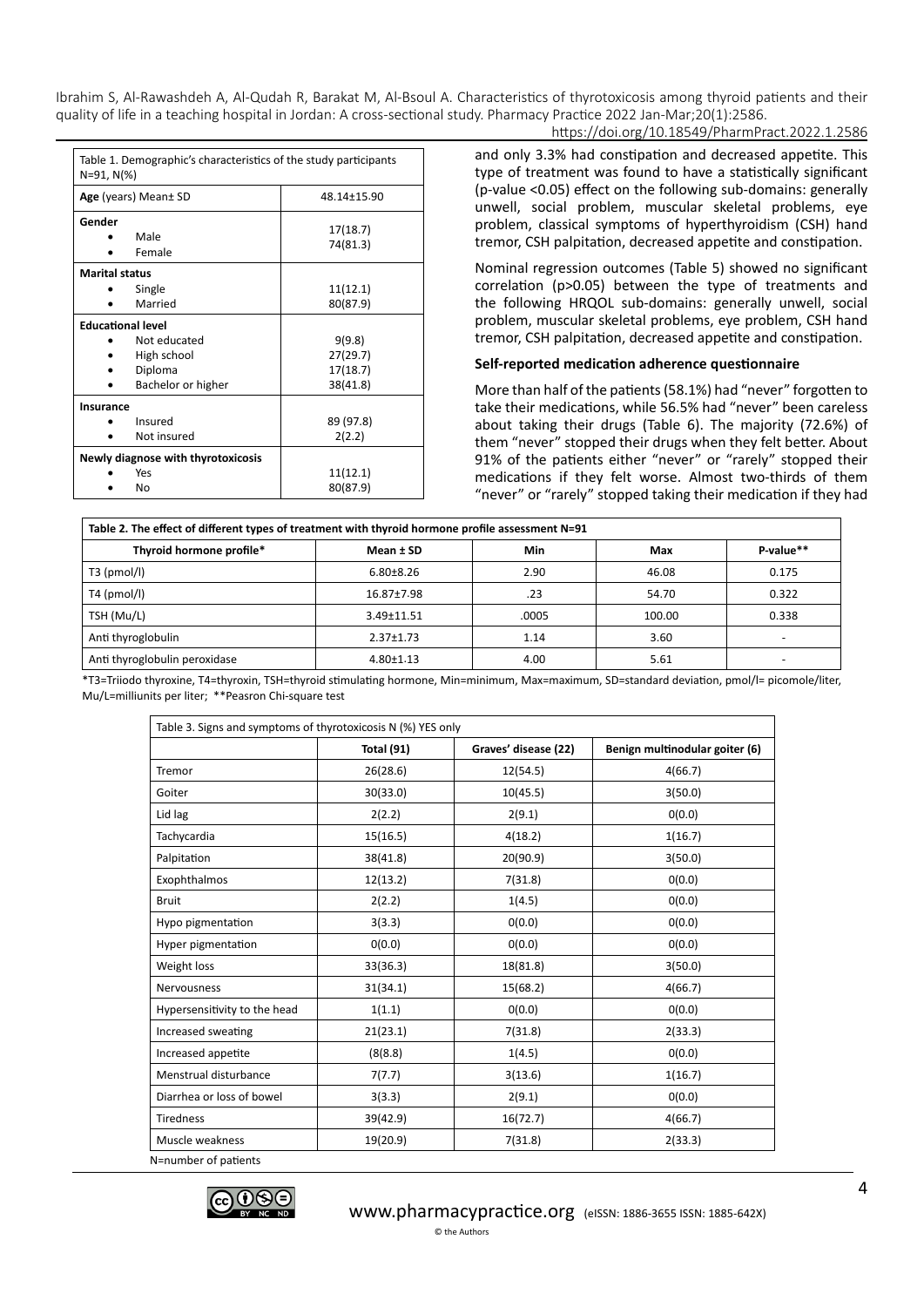| N=91                   | Table 4. Health-related quality of life (HRQOL) assessment for patients only |          |           |  |
|------------------------|------------------------------------------------------------------------------|----------|-----------|--|
| <b>Measure</b>         |                                                                              | N (%)    | P-value * |  |
|                        | <b>General aspects</b>                                                       |          |           |  |
|                        | Reduced general health<br>perception                                         | 0(0.0)   |           |  |
| ٠                      | Generally unwell                                                             | 90(98.9) | 0.010     |  |
|                        | Limitation in unusual activates                                              | 4(4.4)   | 0.471     |  |
|                        | Social problem                                                               | 1(1.1)   | 0.583     |  |
|                        | <b>Emotional disturbance</b>                                                 |          |           |  |
| ٠                      | <b>Emotional liability</b>                                                   | 2(2.2)   | 0.888     |  |
|                        | Anxiety                                                                      | 17(18.7) | 0.552     |  |
|                        | Lack of familiar sense of self                                               | 3(3.3)   | 0.383     |  |
| <b>Major complains</b> |                                                                              |          |           |  |
|                        | Fatigue                                                                      | 44(48.4) | 0.132     |  |
|                        | Sexual problem                                                               | 0(0.0)   |           |  |
|                        | Cosmetic compliant                                                           | 4(4.4)   | 0.535     |  |
|                        | Hallucination                                                                | 5(5.5)   | 0.330     |  |
|                        | <b>Dizziness</b>                                                             | 12(13.2) | 0.824     |  |
|                        | Weight problem                                                               | 18(19.8) | 0.014     |  |
|                        | Muscular skeletal problems                                                   | 15(16.5) | 0.607     |  |
|                        | Symptoms in several thyroid disorders                                        |          |           |  |
|                        | Headache                                                                     | 2(2.2)   | 0.335     |  |
|                        | Sleep disturbance                                                            | 2(1.1)   | 0.583     |  |
|                        | Bowel disturbance                                                            | 3(3.3)   | 0.158     |  |
|                        | Menstrual disturbance                                                        | 4(4.4)   | 0.471     |  |
|                        | Eye problem                                                                  | 11(12.1) | 0.021     |  |
|                        | Compression complaints                                                       | 7(7.7)   | 0.541     |  |
|                        | Dyspnea                                                                      | 4(4.4)   | 0.369     |  |
|                        | Change hair nail skin                                                        | 7(7.7)   | 0.227     |  |
|                        | Chest pain                                                                   | 2(2.2)   | 0.888     |  |
|                        | Symptoms of hyperthyroidism                                                  |          |           |  |
|                        | CSH heat intolerance                                                         | 8(8.8)   | 0.812     |  |
| ٠                      | CSH hyperactivity                                                            | 5(5.5)   | 0.397     |  |
|                        | CSH increased appetite                                                       | 4(4.4)   | 0.054     |  |
|                        | CSH increased sweating                                                       | 14(15.4) | 0.932     |  |
|                        | CSH diarrhea                                                                 | 3(3.3)   | 0.750     |  |
|                        | CSH hand tremor                                                              | 12(13.2) | 0.007     |  |
|                        | CSH palpitation                                                              | 24(26.4) | 0.002     |  |
|                        | Symptoms of hypothyroidism                                                   |          |           |  |
|                        | Cold intolerance                                                             | 1(1.1)   | 0.583     |  |
|                        | Diminished sweating                                                          | 0(0.0)   |           |  |
|                        | Change in voice                                                              | 0(0.0)   |           |  |
|                        | Edema                                                                        | 0(0.0)   |           |  |
|                        | Decreased appetite                                                           | 3(3.3)   | 0.003     |  |
|                        | Nausea vomiting                                                              | 0(0.0)   |           |  |
|                        | Constipation                                                                 | 3(3.3)   | 0.003     |  |

| https://doi.org/10.18549/PharmPract.2022.1.2586 |  |
|-------------------------------------------------|--|
|-------------------------------------------------|--|

| Hearing problem                                 | O(0.0) |       |
|-------------------------------------------------|--------|-------|
| Disturbance in the peripheral<br>nervous system | 4(4.4) | 0.227 |
| Enlarged tongue                                 | 1(1.1) | 0.583 |

N=number of patients, CSH=Classical symptoms of hyperthyroidism \*Pearson Chi-square test in correlation with different types of treatment. Significance (p<0.05) presented in bold numbers

Table 5. Summary of the nominal regression analysis to assess HRQOL factors associated with the type of treatments

|                     | <b>Nominal regression</b> |         |
|---------------------|---------------------------|---------|
| Independent factors | <b>Beta</b>               | P-value |
| Generally unwell    | $-26.475$                 | 0.993   |
| Social problem      |                           |         |
| Weight problem      | $-0.008$                  | 1.000   |
| Eye problem         | 12.533                    | 0.848   |
| CSH hand tremor     | $-7.485$                  | 0.873   |
| CSH palpitation     | $-20.220$                 | 0.831   |
| Decreased appetite  | $-23.877$                 | 0.982   |
| Constipation        | 66.633                    | 0.950   |

| Table 6. Assessment of patients' adherence to medications               |          |  |  |
|-------------------------------------------------------------------------|----------|--|--|
| Questions                                                               | N (%)    |  |  |
| Do you ever forget to take your prescription Drug?                      |          |  |  |
| Never                                                                   | 36(58.1) |  |  |
| Rarely                                                                  | 16(25.8) |  |  |
| Sometimes                                                               | 9(14.5)  |  |  |
| Usual                                                                   | 1(1.6)   |  |  |
| Always                                                                  | 0(0.0)   |  |  |
| Are you careless at times about taking your drugs?                      |          |  |  |
| Never                                                                   | 35(56.5) |  |  |
| Rarely                                                                  | 21(33.9) |  |  |
| Sometimes                                                               | 4(6.5)   |  |  |
| Usual                                                                   | 1(1.6)   |  |  |
| Always                                                                  | 1(1.1)   |  |  |
| Do you sometimes stop taking your drugs when you feel<br>better?        |          |  |  |
| Never                                                                   | 45(72.6) |  |  |
| Rarely                                                                  | 11(17.7) |  |  |
| Sometimes                                                               | 4(6.5)   |  |  |
| Usual                                                                   | 2(3.2)   |  |  |
| Always                                                                  | 0(0.0)   |  |  |
|                                                                         |          |  |  |
| Do you sometimes stop taking your drugs if they make you<br>feel worse? |          |  |  |
| Never                                                                   | 39(62.9) |  |  |
| Rarely                                                                  | 19(30.6) |  |  |
| Sometimes                                                               | 2(3.2)   |  |  |
| Usual                                                                   | 1(1.1)   |  |  |
| Always                                                                  | 1(1.1)   |  |  |
| Do you stop taking your drugs if they caused you side                   |          |  |  |
| effects that resulted from taking them?                                 |          |  |  |
| Never                                                                   | 37(59.7) |  |  |
| Rarely                                                                  | 19(30.6) |  |  |
| Sometimes                                                               | 3(4.8)   |  |  |
| Usual                                                                   | 2(3.2)   |  |  |
| Always                                                                  | 1(1.6)   |  |  |

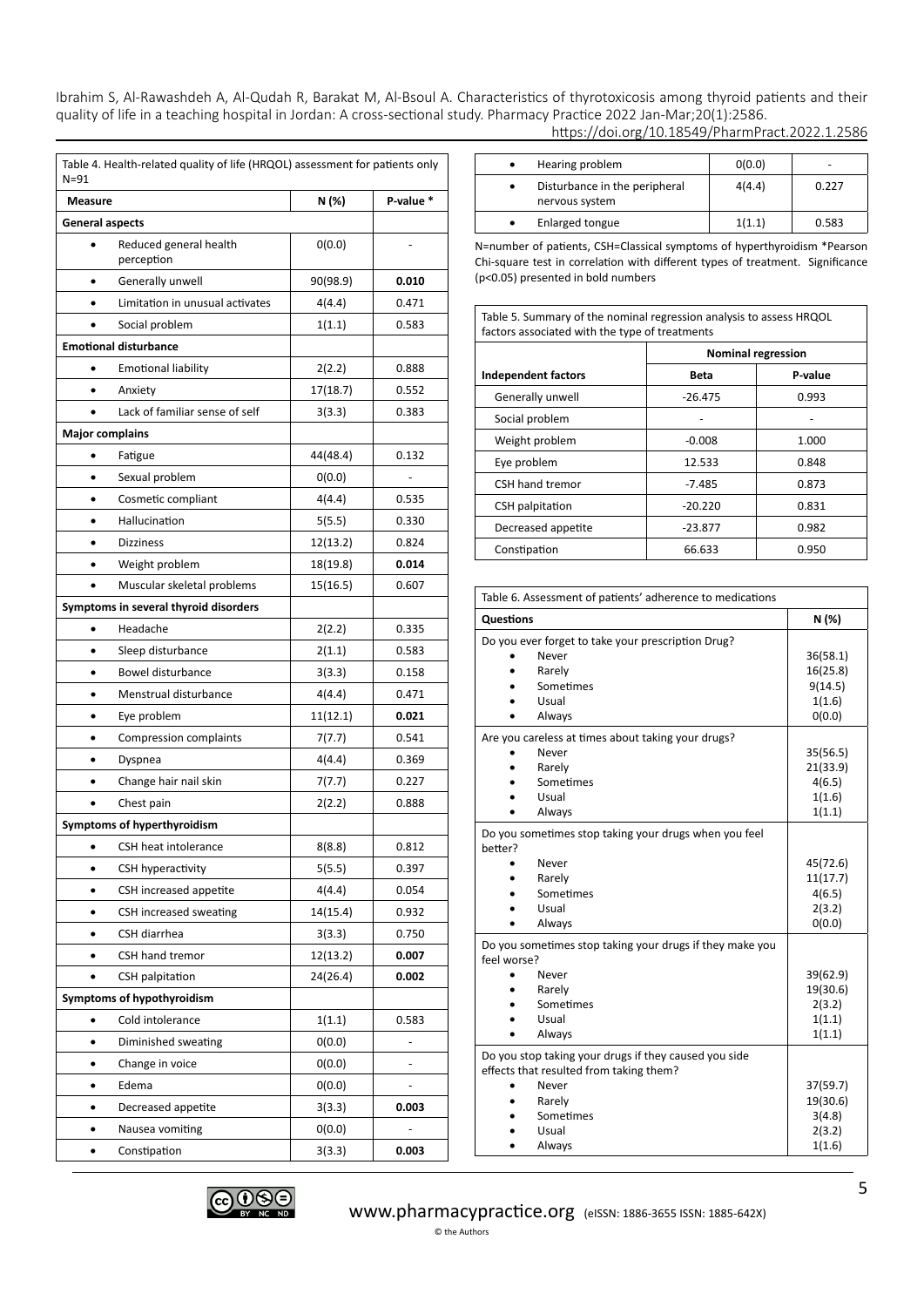| https://doi.org/10.18549/PharmPract.2022.1.2586 |
|-------------------------------------------------|
|-------------------------------------------------|

| Are you committed to the advice given by the doctor/<br>pharmacist concerning exercise, diet, smoking, etc.? |                   |
|--------------------------------------------------------------------------------------------------------------|-------------------|
| Never                                                                                                        | 21(33.9)          |
| Rarely<br>$\bullet$                                                                                          | 34(54.8)          |
| Sometimes<br>$\bullet$                                                                                       | 7(11.3)           |
| Usual<br>$\bullet$                                                                                           | O(0.0)            |
| Always<br>$\bullet$                                                                                          | O(0.0)            |
| How many times per week you don't take your medications<br>mean±SD                                           | $0.661 \pm 1.213$ |

experienced side effects. However, the majority (88.7%) were "never" or "rarely" committed to the advice given by their doctors. The average time per week that patients don't take their medications was 0.661±1.213.

# **DISCUSSION**

Thyroid dysfunction is one of the most common diseases around the world.<sup>16</sup> This study was concerned about one particular thyroid dysfunction disease, thyrotoxicosis. This disease has been understudied in the Middle East, particularly in Jordan. The main findings revealed that thyrotoxicosis is more prominent in females who are in their forties. Similar results have been published recently in Italy, $17$  where it was reported that the prevalence of hyperthyroidism was twofold higher among women than men aged between 30-50 years old.17 On the contrary, a recent Jordanian cross-sectional study stated that the prevalence of diagnosed hyperthyroidism in males was almost 1.5 fold that of females, and the undiagnosed prevalence was 1.4% and 2.1% for females and males, respectively.<sup>9</sup> However, the results of this study and our study matched the high prevalence of thyroid diseases compared with the global statistics. Accordingly, there is a tremendous need to focus on this category of patients in all terms, including awareness, quality of life and compliance for medications. Although there is a high prevalence of thyroid diseases in the Jordanian studies, the variation in the results between studies may be explained by differences in the level of health-related literacy of the study participants, the number of the population, the economic status of the patients.<sup>9</sup>

One-third of the study's patients had a family history of thyroid diseases and other chronic comorbidities, such as hypertension and diabetes. Such findings were not surprising, as many studies have confirmed a relationship between the incidence of thyroid disorders and multiple factors, including age, gender and family history.18,19 In Jordan, a study conducted in 2009 by Ismail et al. reported on the detection of combined genomic variants in families with hyperthyroidism.20

The management of hyperthyroidism usually depends on the cause and severity of the disease and the patient's age, goiter size, co-morbid conditions, and the treatments recommended by physicians. $21$  In this study, the majority of the participants were treated with surgery, followed by antithyroid medications and radiation. This is contrary to the preferences of endocrinologists, who nominate the use of anti-thyroid medications, radiation, then thyroidectomy.<sup>22</sup> Even with treatment, more than half of the study participants were sub-optimally controlled and complained mostly of tiredness and goiter. Moreover, the symptoms were more serious with the Graves' disease-thyrotoxicosis patients, who experienced weight loss/palpitations. Published reports have disclosed similar findings, as tremor/goiter (both 90%) were the most common sign, while nervousness (80%) was the most common symptom for hyperthyroidism, as previously reported.<sup>6</sup> Unsurprisingly, all these findings substantially affected patients' health-related quality of life.

This study documented poor quality of life in terms of health among the participants. Mostly, they were feeling unwell with noticeable emotional disturbances. Such findings have been reported by Bianch et al., who found that mood/behavior disturbances in a large proportion of thyroid-patients and were significantly associated with poor HRQOL.<sup>23</sup> On the contrary, a Western European study was conducted in 2013 to assess the relationship between the HRQOL and thyroid hormone status. Their study results did not show a significant correlation between high TSH levels and the quality of life.<sup>24</sup> Of note, HRQOL is a function of many factors, not only thyroid hormone statuses, such as sociodemographic status, presence of comorbidities and thyroid-related symptoms.24,25 Klaver et al., reported that thyroid-related symptoms, such as chronic fatigue, dry hair, chronic irritability, and nervousness, were significantly associated with lower quality of life.<sup>24</sup> In Jordan, this is the first study to assess thyroid patients' quality of life, highlighting the sub-optimally managed symptoms and their poor quality of life, despite their admission for medication adherence. There is a pressing need to focus on this category of patients and determine the best methods to improve the HRQOL through future research work.

### **Study limitation**

This study had several limitations, including the sub-optimal study size and limited access to some endocrine clinics (some physicians refuse to participate). The study participants were recruited from a tertiary care/university hospital and as such, the results might not be generalizable to other health care settings.

# **CONCLUSION**

In conclusion, the results of this study reveal that the prevalence of thyroid dysfunction among the adult population of Jordan is very high. Furthermore, this study documented poor quality of life in terms of health among thyroid disease patients, who were sub-optimally controlled with treatment. Hence, there is a need for national recommendations for the management (diagnosis, treatment, and follow-up) of patients with thyroid disordersin order to improve their HRQOL in Jordan. Awareness programs are also required to encourage patients to obey their physician's advice and improve their self-care towards their disorder.

# **CONFLICTS OF INTEREST**

All authors declare that they have no conflicts of interest.

# **FUNDING**

This study was not funded by any institution.